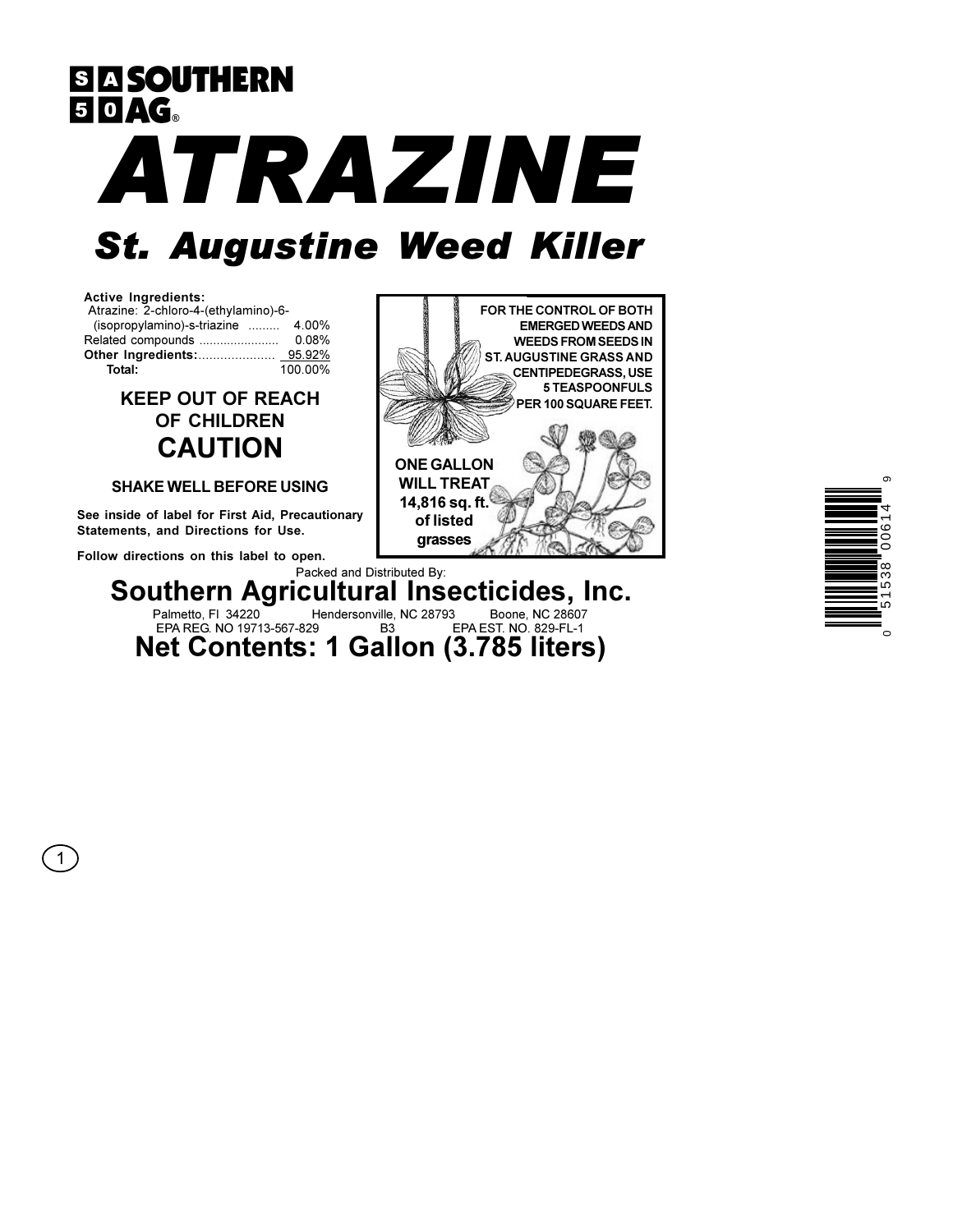# **FIRST AID**

IF SWALLOWED: Call a poison control center or doctor immediately for treatment advice. Have person sip a glass of water if able to swallow. Do not induce vomiting unless told to do so by a poison control center or doctor. Do not give anything by mouth to an unconscious or convulsing person.

IF ON SKIN OR CLOTHING: Take off contaminated clothing. Rinse skin immediately with plenty of water for 15-20 minutes. Call a poison control center or doctor for treatment advice.

Have product container or label with you when calling a poison control center or doctor or going for treatment. For information on this pesticide product (including health concerns, medical emergencies, or pesticide incidents), call the National Pesticide Information Center at 1-800-858-7378

Note to Physician: There is no specific antidote for Atrazine. If this product is ingested, induce emesis or lavage stomach. The use of an aqueous slurry of activated charcoal may be considered.

## PRECAUTIONARY STATEMENTS **HAZARDS TO HUMANS** AND DOMESTIC ANIMALS

**CAUTION:** Harmful if swallowed or absorbed through skin. Avoid contact with skin, eyes, or clothing

PERSONAL PROTECTIVE EQUIPMENT (PPE) Wear long-sleeved shirt, long pants, chemical-resistant gloves and shoes plus socks.

## **USER SAFETY RECOMMENDATIONS**

Users should: 1) Wash hands before eating, drinking, chewing gum, using tobacco or using the toilet. 2) Remove clothing immediately if pesticide gets inside. Then wash thoroughly and put on clean clothing. 3) Remove clothing/ PPE immediately after handling this product. Wash the outside of gloves before removing. As soon as possible, wash thoroughly and change into clean clothing.

## **ENVIRONMENTAL HAZARDS**

Atrazine can travel (seep or leach) through soil and can enter ground water which may be used as drinking water. Atrazine has been found in ground water. Users are advised not to apply atrazine to sand and loamy soils where the water table (ground water) is close to the surface and where the soils are very permeable, i.e., well drained. Your local agricultural agencies can provide further information on the type of soil in your area and the location of ground water.

This pesticide is toxic to aquatic invertebrates. Do not apply directly to water, or to areas where surface water is present or to intertidal areas below the mean high water mark. Do not apply when weather conditions favor drift from treated areas. Runoff and drift from treated areas may be hazardous to aquatic organisms in neighboring areas. Do not contaminate water when disposing of equipment washwaters or rinsate

# **DIRECTIONS FOR USE:**

It is a violation of Federal law to use this product in a manner inconsistent with its labeling.

NOT FOR USE ON TURF BEING GROWN FOR SALE OR OTHER COMMERCIAL USE AS SOD. OR FOR COM-MERCIAL SEED PRODUCTION, OR FOR RESEARCH PURPOSES.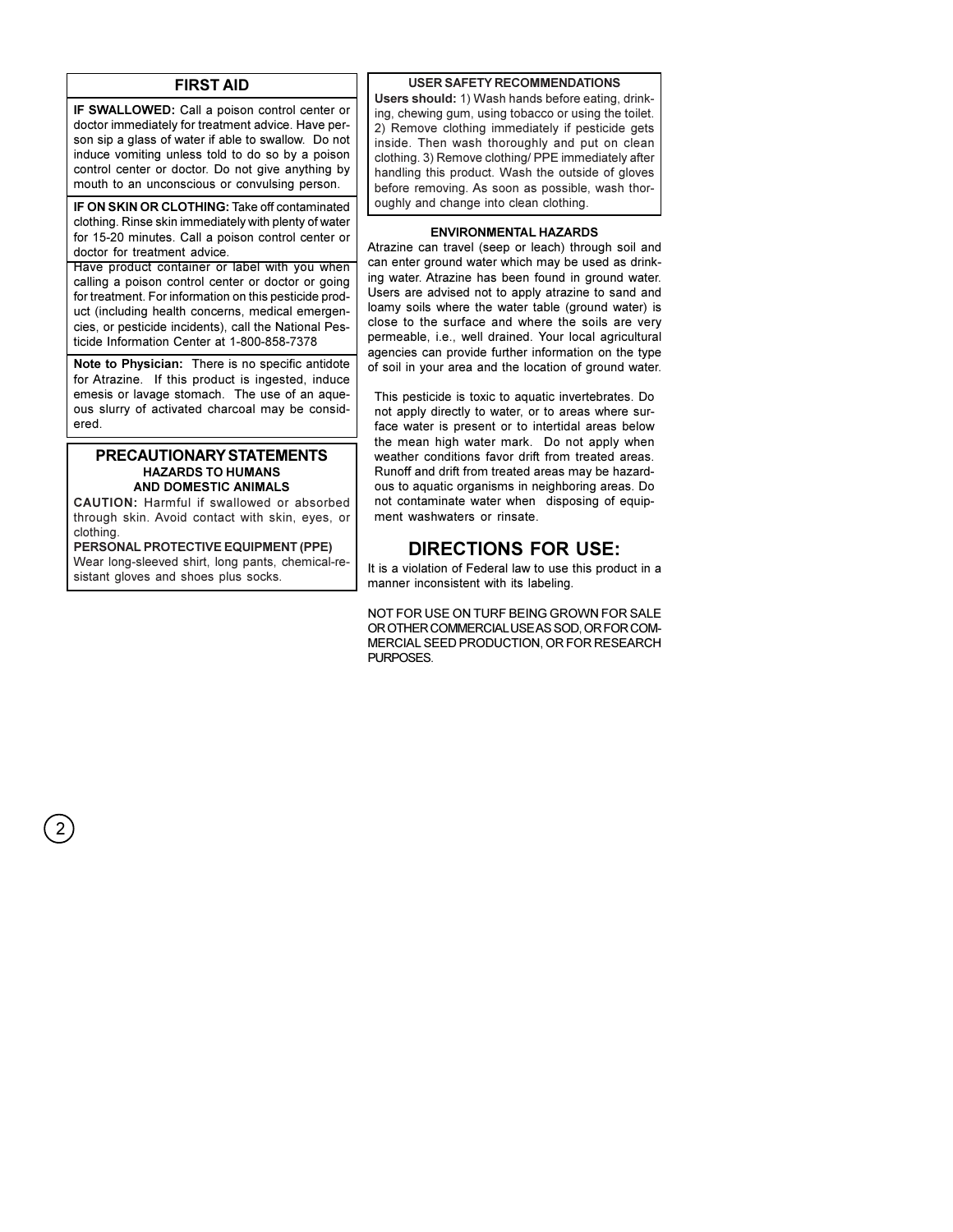this product in a way that will contact any persons or pet, either directly or through drift. Keep people and pets out of the area during application.

#### Do not allow people or pets to enter the treated area until sprays have dried.

**IMPORTANT:** Read the entire Directions for Use, all precautions, and the Conditions of Sale and Warranty before using this product.

**FAILURE TO FOLLOW THE DIRECTIONS FOR USE AND PRECAUTIONS ON THIS LABEL MAY RESULT IN POOR WEED CONTROL, CROP INJURY, ILLEGAL RESIDUES, OR PERSONAL INJURY.** 

### **APPLICATION PROCEDURES**

\* Do not use near adjacent desirable plants or in greenhouse, or injury may occur.

\* To avoid spray drift, apply with a coarse low pressure spray.

\* Do not apply under windy conditions.

\* Avoid spray overlap.

\* This product is to be mixed with water only. Combinations with other chemicals in the application mixture are not recommended.

\* Do not apply when temperatures exceed 90°F.

\* Use only on healthy turfgrass which is not under heat or drought stress and reasonably free of infestations of insects, nematodes, and diseases.

\* Applications during the summer should be limited to spot treatment only.

\* Do not use on muck or alkaline soils.

\* Do not use over rooting area of trees, ornamentals, vegetables or other desirable plants other than the indicated turfgrasses.

\* Do not apply to areas where the natural drainage would carry the atrazine to adjacent desirable plants. \* Do not replant treated areas (except with listed turfgrass) within 12 months after treatment or injury may result.

#### **APPLICATION PROCEDURES (CONTINUED)**

\* Do not overseed turf areas within 6 months after treatment.

\* Sprigging of listed turfgrass is allowed in treated areas, some yellowing or stunting may occur.

#### **APPLICATION RESTRICTIONS**

Maximum rate per application on Turfgrass (including lawns) is 8.6 fluid ounces (1 lb. a.i./ A) 1,000 square feet. Maximum of two applications per year is permitted.

# **USE DIRECTIONS**

## **WEEDS CONTROLLED or SUPPRESSED:**

**PRECAUTIONS AND RESTRICTIONS:** APPENDING A protocollapsis (b) and a state of the set of the set of the set of the set of the set of the set of the set of the set of the set of the set of the set of the set of the set of t Annual Bluegrass (Poa annua), Chickweed (Common and Mouseear), Crabgrass (suppression only), Cransbill, Cudweed, Dichondra, Florida Betony, Henbit, Knotweed, Lespedeza, Moneywort, Mustards, Narrowleaf Vetch, Parsley-Piert, Sandspur, Smutgrass, Spurge, Spurweed, Swinecrest, Woodsorrel and various annual clovers.

## **ESTABLISHED ST. AUGUSTINEGRASS** and CENTIPEDE GRASS.

This product may be applied during both dormant and growing seasons. Best results are usually obtained when applied in early spring or dormant periods when weeds are small or have not emerged. Do not apply more than two treatments per year.

This product controls Spurweed, Florida Betony, Annual Bluegrass and many other problem weeds in St. Augustinegrass and Centipedegrass turfs.

This product will control both emerged weeds and weeds from seeds. Rain or water within 2 or 3 days of application may decrease the effectiveness on emerged weeds. However, for the control of weeds from seeds, rainfall or watering is necessary within 7 to 10 days after treatment.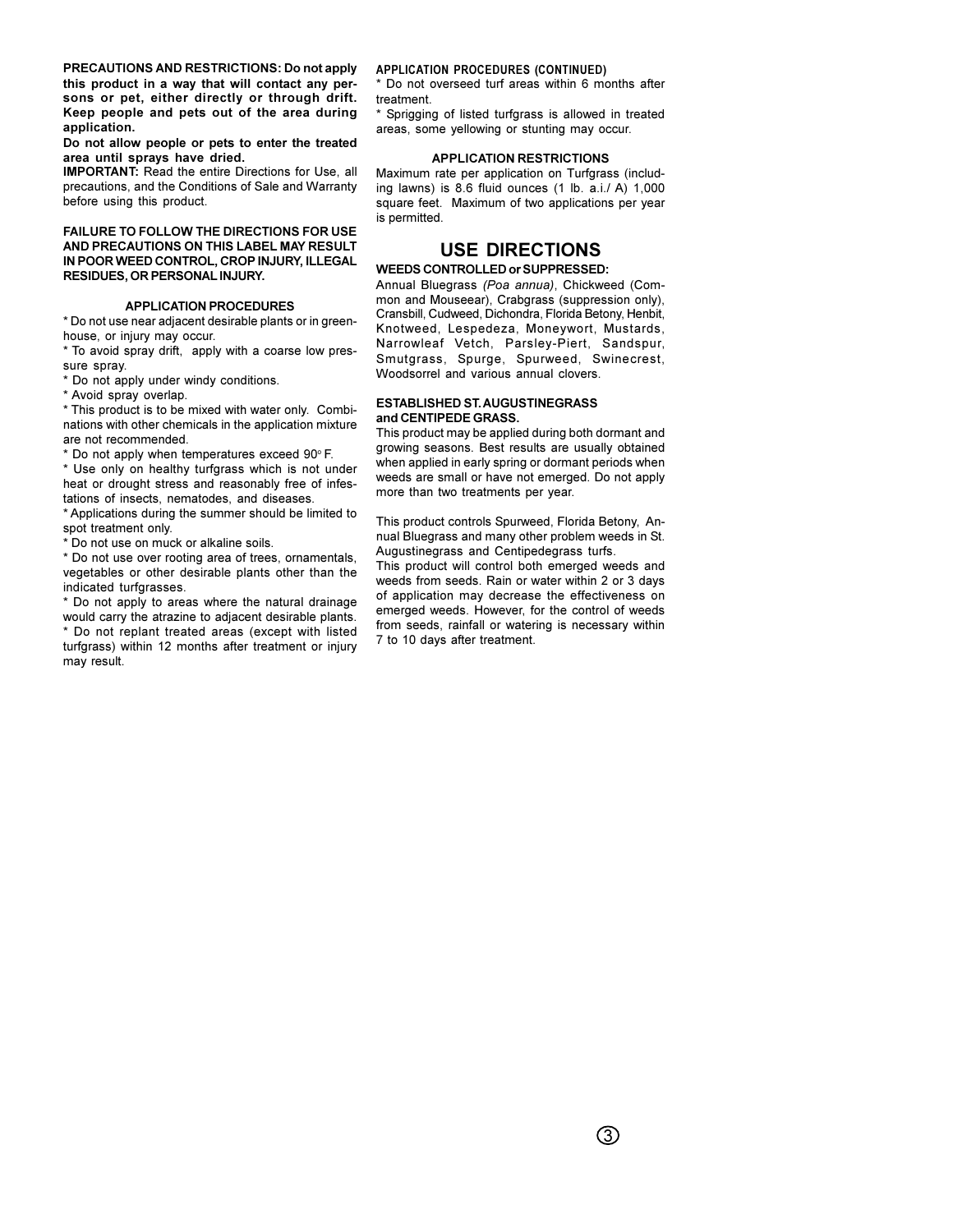SPURWEED: Control of Spurweed can best be obtained by applying when Spurweed has newly emerged (December and January).

FLORIDA BETONY: This weed emerges in the fall. Apply this product in mid to late October followed by a second application in mid to late February.

DICHONDRA, MONEYWORT: Apply this product in early April followed by a second application in July. Note: Applications for SPURWEED or FLORIDA BETONY generally will give control or suppression of the other listed weeds. However, as a general rule, this product will give best control when applied to young tender weeds or just prior to weed emergence.

#### **RATE OF APPLICATION\*** FOR ST. AUGUSTINEGRASS and CENTIPEDEGRASS

| Area to                    | Amount of        | <b>Minimum</b>         |
|----------------------------|------------------|------------------------|
| be treated                 | this product     | <b>Amount of Water</b> |
| 100 sq. ft.                | 5 teaspoonfuls   | 1 Quart                |
| 500 sq. ft.                | 4.3 fluid ounces | 1 gallon               |
| $2,000$ sq. ft.   1.1 pint |                  | qallons                |

\*Determine total area to be sprayed and base rate of application on the above rates.

**METHOD OF APPLICATION Conventional Sprayers:** 

Application should be made with conventional compressed air garden sprayer equipped with a flat fan spray tip. Correct calibration of the sprayer is essential. Overdosing will cause severe plant injury and or death of the desired Turf. Insufficient application may not give anticipated weed control. Measure the amount of this product into the spray tank and dilute with water according to the above Table. Close tank sprayer and shake well before applying.

# **STORAGE AND DISPOSAL**

Do not contaminate water, food, or feed by storage and disposal.

**PESTICIDE STORAGE:** Store pesticide in the original container in a locked storage area.

**PESTICIDE DISPOSAL: Wastes result**ing from the use of this product may be disposed of on site or at an approved disposal facility...

**CONTAINER DISPOSAL: Nonrefillable** container. Do not reuse or refill this container. Offer for recycling, if available. Clean container promptly after emptying. Triple rinse as follows: Empty the remaining contents into application equipment or a mix tank and drain for 10 seconds after the flow begins to drip. Fill container on-fourth full with water and recap. Shake for 10 seconds. Pour rinsate into application equipment or a mix tank or store rinsate for later use or disposal. Drain for 10 seconds after the flow begins to drip. Repeat this procedure two more times. Dispose of empty container in a sanitary landfill or by incineration, or, if allowed by State and local authorities, by burning. If burned, stay out of smoke.